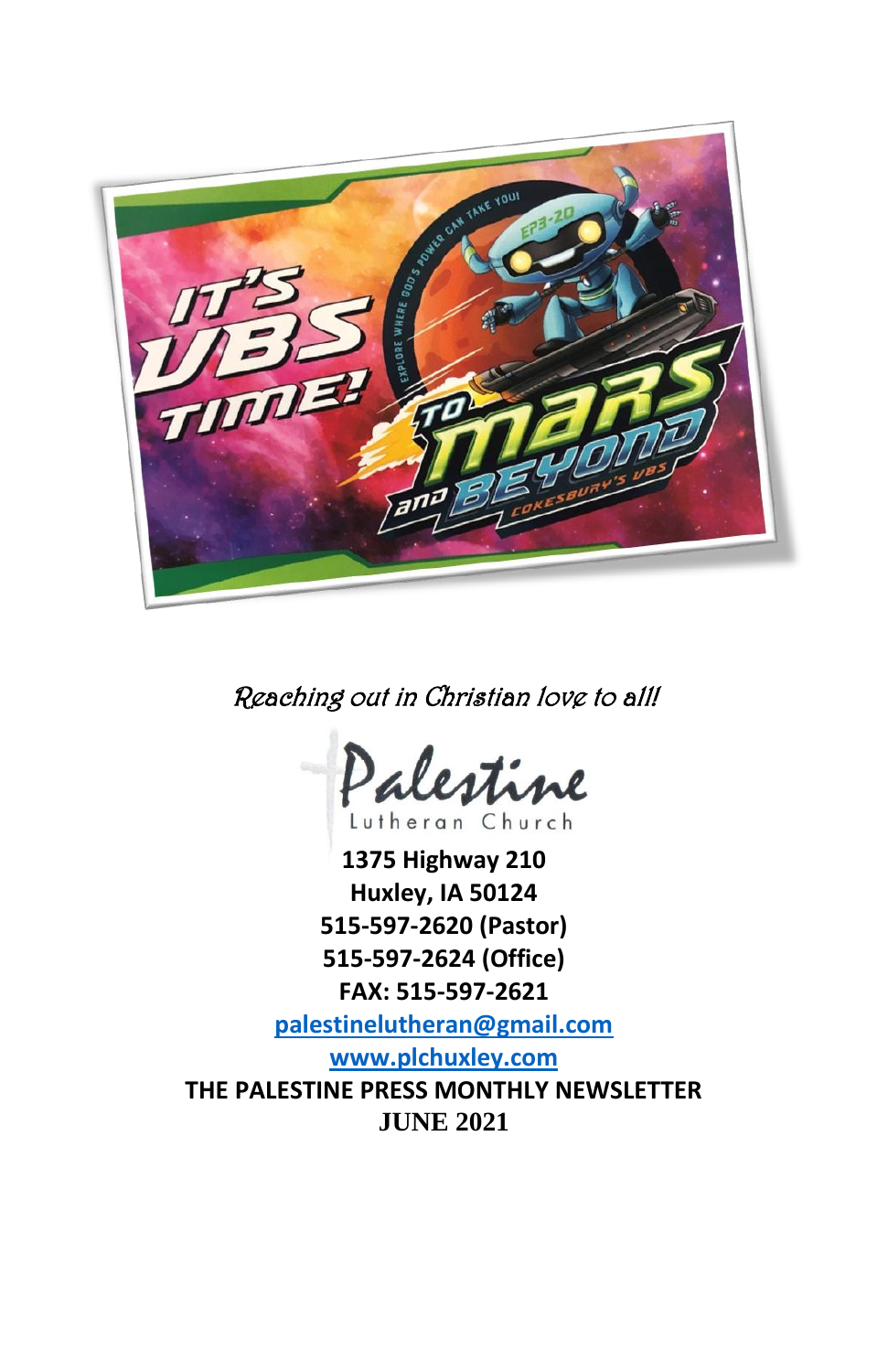**Rev. Eric Klimpel, Pastor** 515-597-2620 936-444-3895 (cell) [ericklimpel@gmail.com](mailto:ericklimpel@gmail.com)

**Nels Dovre, Youth Liaison** 319-331-7368 (cell) [dovren@gmail.com](mailto:dovren@gmail.com)



# **Pastor Klimpel will be on VACATION June 3-12th!**

In case of emergency, call Pastor Erick Swanson @ Fjeldberg Lutheran (319) 850-3852 (cell).

### **Mission Statement:**

"Palestine Lutheran Church exists to proclaim and live God's Holy Word, to nurture and support our membership, and to enable us to live our faith in our daily lives. As we are nourished, we are called to reach out to our communities, our spheres of influence, and to the wider world through the church-at-large."

## **Our Vision:**

Palestine Lutheran Church will be a haven for all generations, a people worshipping and growing continually in relationship with Jesus, inspired by God's Word; a living example of stewardship, a loving and caring fellowship that reaches out in Christ-centered faith and love to the world.



Pastor Eric will be doing visitation for members who would like to have one. Please contact Pastor Eric if you would like to have a visit. You do not have to wait for him to call.

Call 515-597-2620 or emai[l ericklimpel@gmail.com](mailto:ericklimpel@gmail.com)

We would like to work out what is best and safest for the visit and distribution for each person.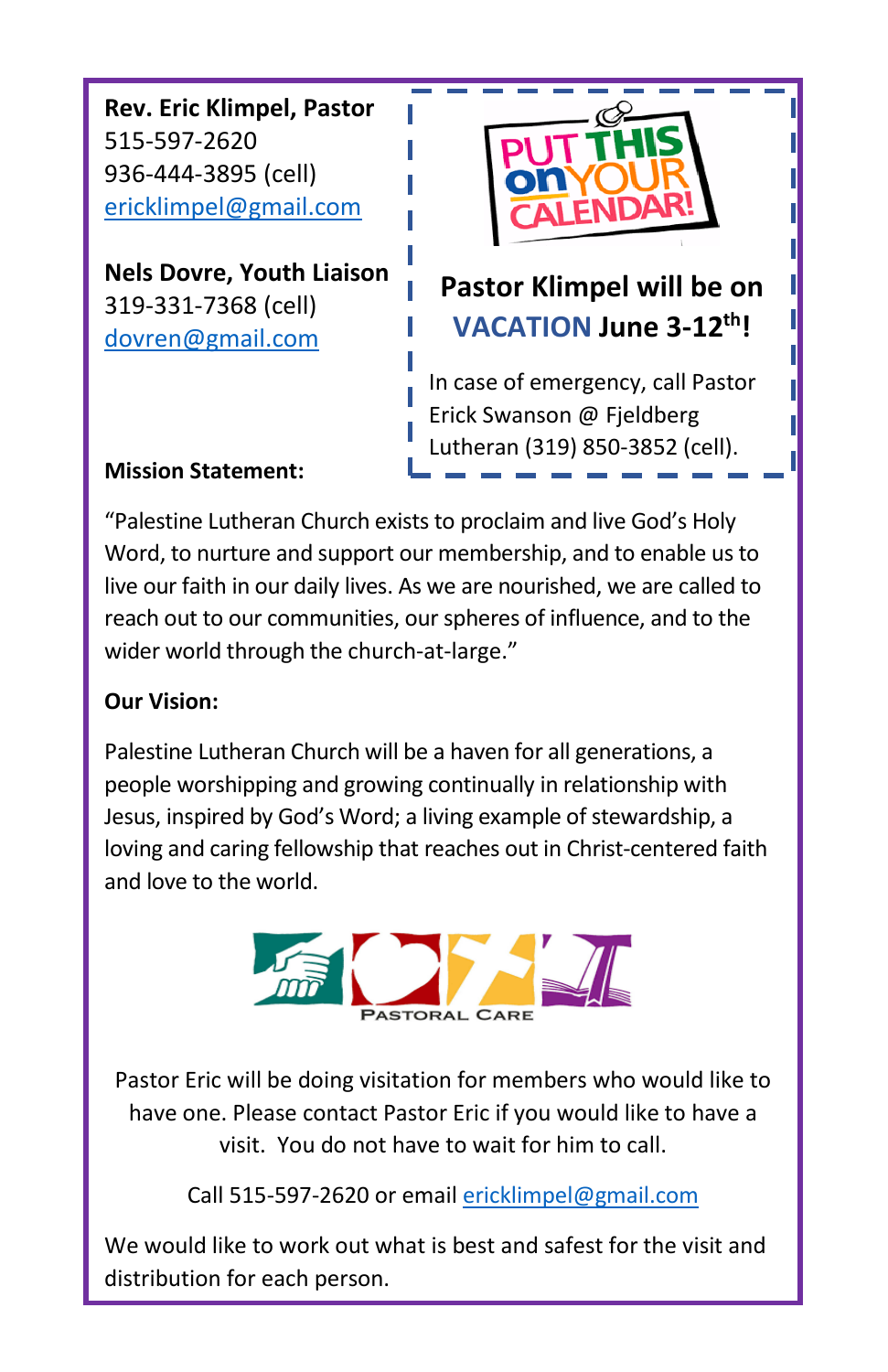# **TABLE OF CONTENTS Page(s)**

## Pastoral Care & Vacation Dates.................................................. 2 Pastor's Monthly Report ............................................................ 4-5 Vacation Bible School ................................................................. 5 Daily Faith Practices ................................................................... 6 Prayer list for May....................................................................... 7 Get Involved! .............................................................................. 7-8 Birthdays and Anniversaries ....................................................... 9 Monthly Calendar ....................................................................... 10-11 Council Minutes ......................................................................... 12-13 Online Church Directory Information ........................................ 14 Women of the ELCA Invite ......................................................... 14 Bethany Life Golf Classic and Ribbon Cutting ............................ 15 Office Updates ........................................................................... 16 Church Anniversary & Renovation Blessing Celebrations .......... 17 LSI Bulletin/Newsletter Article and Story ................................... 18-19



Palestine will accept your offering!

- 1. **Bring** to worship service with you and place in offering plates.
- 2. **Mail** check to**:** Palestine Lutheran Church 1375 HWY 210
	- Huxley, IA 50124

#### 3. **Give online through Easy Tithe.**

Go to our website [www.plchuxley.com](http://www.plchuxley.com/) and click on the bright red ONLINE GIVING tab on the right located above our "Reaching out in Christian love to all" statement.

*Thank you. Continue to pray and know God is with us.*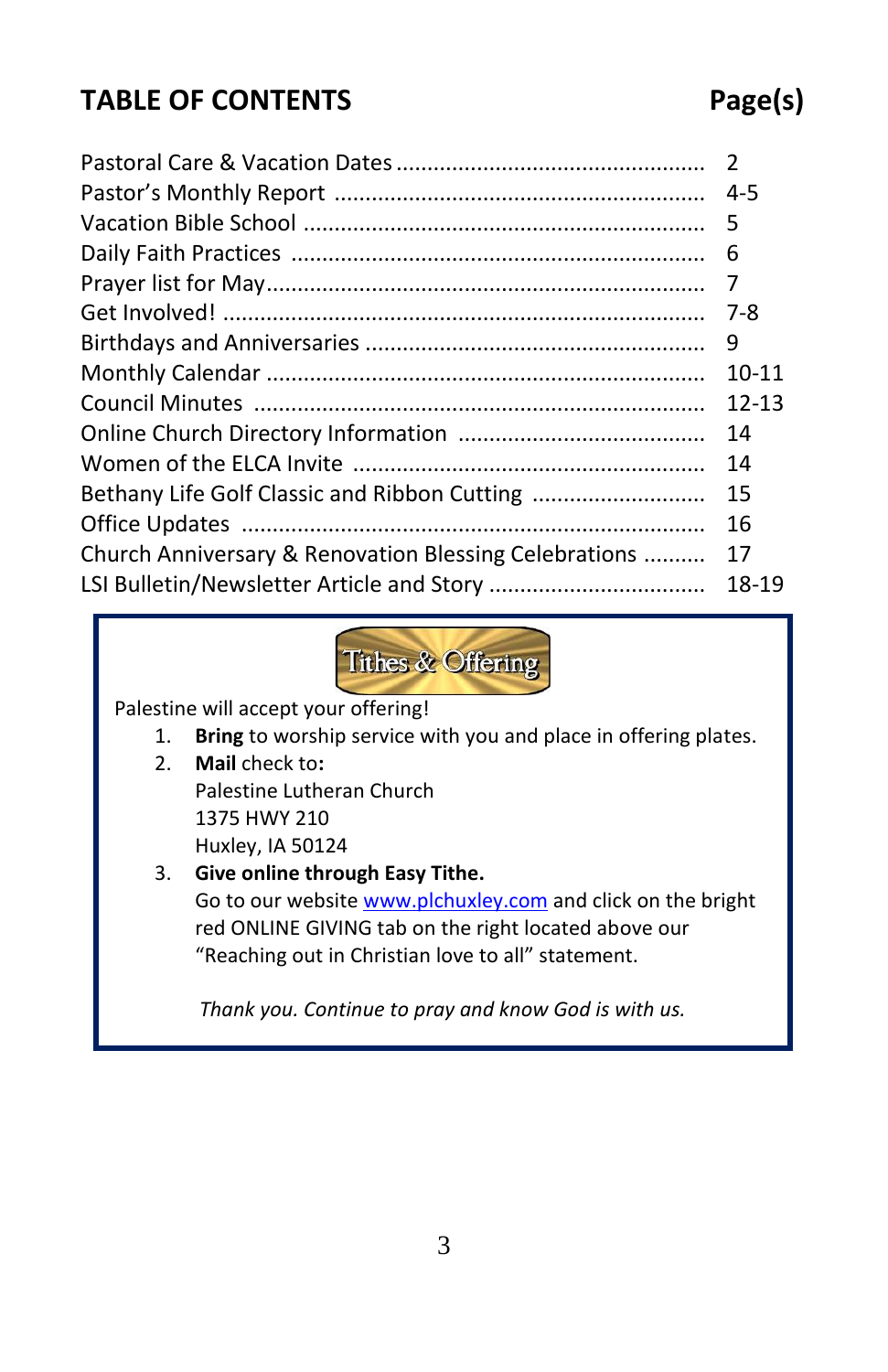# **Seeking the Kingdom first**

## **-With Pastor Eric**

What does it mean to be successful both in life and ministry? I've been thinking about this question recently as I prepare for preaching at a Baccalaureate service this "post" pandemic year. I agree with Mother

Theresa that Jesus did not call us to be successful but rather to be faithful in love. However, I find the notion of success to be relevant toward motivation and encouragement along the way. I have done a bit of research into growing and resilient companies and how they have managed to thrive in these challenging times.

The most successful companies aren't successful because of charismatic leadership or because they found some "great idea" that no one else came up with. Instead, these highly successful companies share three distinct characteristics:

- First, the focus of each one had always been on a **set of core values** that never changed.
- Second, each company always had a **purpose that was higher** than just making a **profit**.
- Third, there was a **relentless drive to change and improve** everything in the company except their core values, which, for most, had been in place since the early years of the company's existence.

Jesus' church is grounded in the same principles. Our core values are summarized in these words, seek first the kingdom of God and his righteousness, and all these things will be given to you. In other words, put what God values, first in your life, and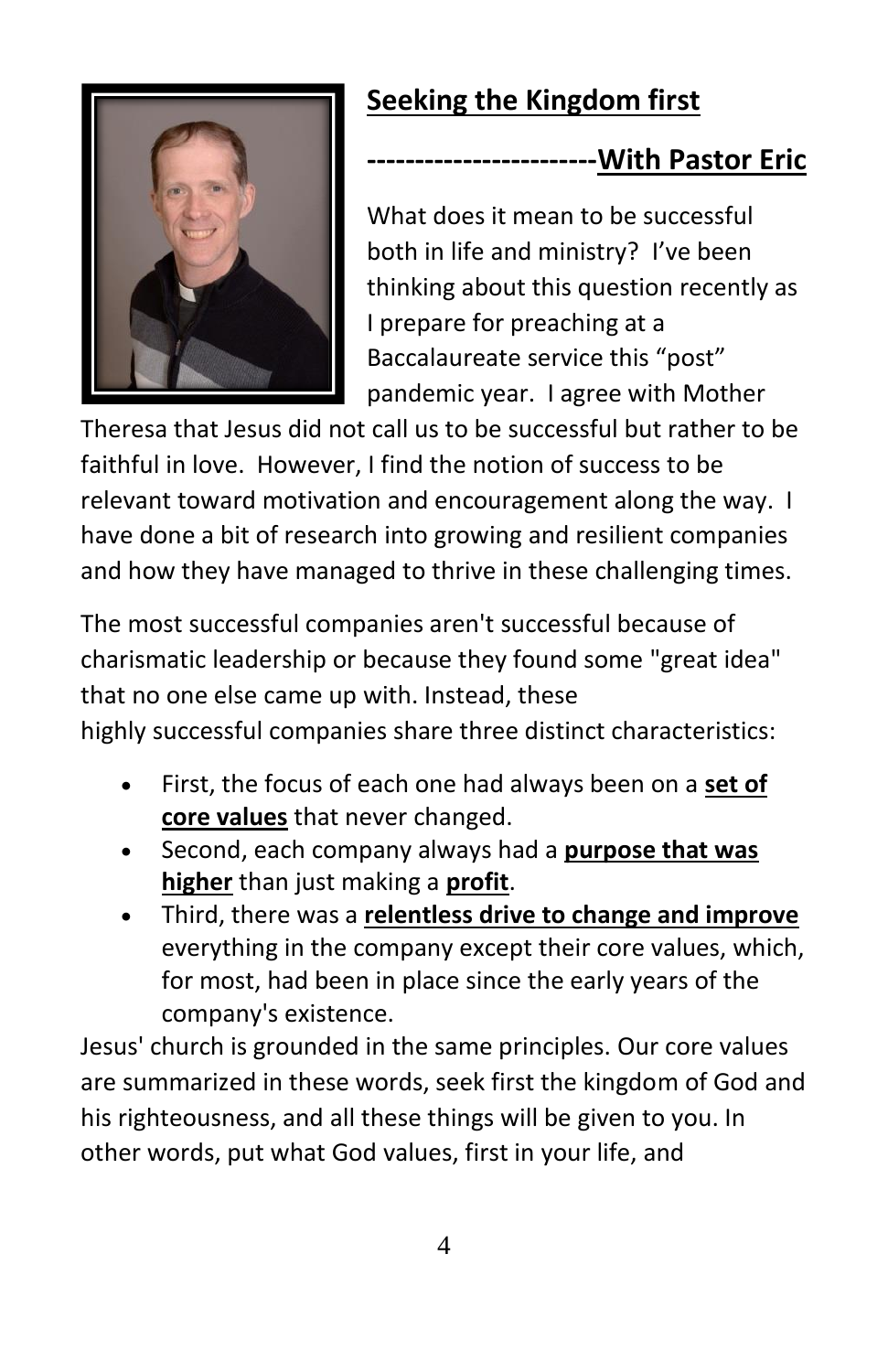the **success** that really matters, will be added to your life, after that.

Over the summer months we have an opportunity to consider our core values, or Kingdom values, as a church and as families. Bible study, devotions, Christian fellowship and worship (prayer) are the means by which we seek what God values, who God values and then consider how we might reflect those values in our own lives. What is our purpose beyond ourselves? What do we need to let go of, or change in order to better align with God's values and purpose?

*Let us pray. Heavenly Father, who bids us in Christ Jesus to seek first the kingdom and his righteousness, help us to seek daily for your kingdom, so that we might live in its abundance and with great hope and joy each day. May we seen ways to live, serve and love that witness to your presence, in Jesus's name, we pray. Amen.*



# VACATION BIBLE SCHOOL

Join us on a journey to Mars and Beyond as we explore where God's power can take us!

Our mission will take place June 13<sup>th</sup>-17<sup>th</sup> from 6:00 pm to 8:00 pm at Palestine Lutheran Church.

Here is the link for registration for 4-year old preschool 5th grade (completed grades). <http://bit.ly/VBSfor2021>

If you wish to sign up the old-fashioned way via a paper form, they are in fellowship hall.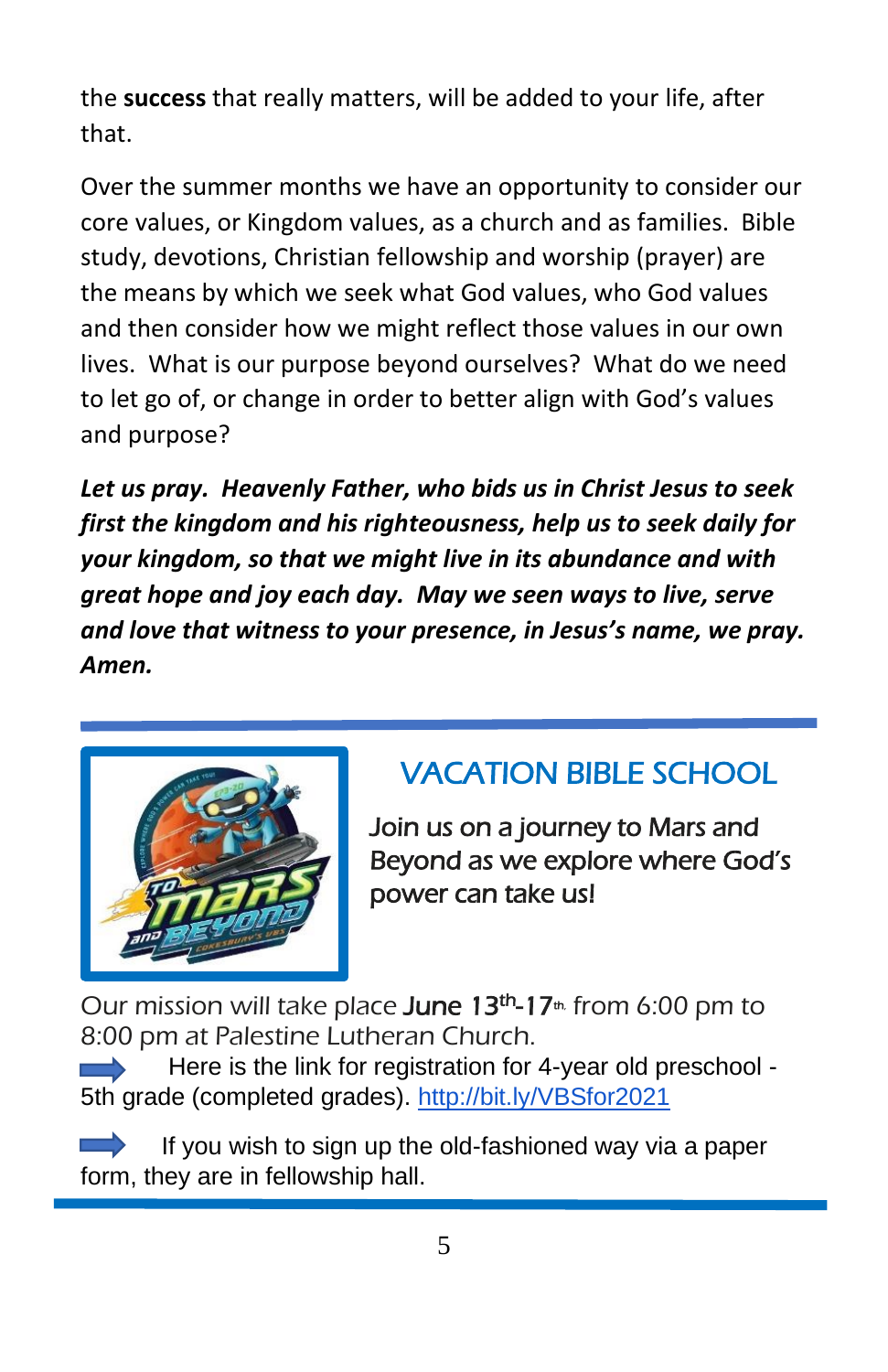

Daily discipleship themes can be used for Bible study. They are available on the ELCA website [www.elca.org](http://www.elca.org/) →Resources→ Downloadable Resources→ Bible studies

**2 nd Sunday after Pentecost Focus:** *Don't Lose Heart!*

**"So we do not lose heart. Even though our outer nature is wasting away, our inner nature is being renewed day by day."** 2 Corinthians 4:16 (NRSV)

Read 2 Corinthians 4:13-5:1

3<sup>rd</sup> Sunday after Pentecost

**Focus:** How has your faith grown in *the last month?*

**"[The kingdom of God] is like a mustard seed, which, when sown upon the ground, is the smallest of all the seeds on earth; yet when it is sown it grows up and becomes the greatest of all shrubs, and puts forth large branches, so that the birds of the air can make nests in its shade."** Mark 4:31-32 (NRSV)

Read Mark 4:26-34

4<sup>th</sup> Sunday after Pentecost

**E Superify B** *So we trust lesus to calm our storms?*

**"[Jesus] said to them, 'Why are you afraid? Have you still no faith?'"** Mark 4:40 (NRSV)

Read Mark 4: 35-41

5<sup>th</sup> Sunday after Pentecost

**Focus:** How does your faith propel *you into action?*

6 **of the synagogue, 'Do not fear, only believe.'"** Mark 5:36 (NRSV) **"But overhearing what [the people] said, Jesus said to the leader** 

Read Mark 5:21-43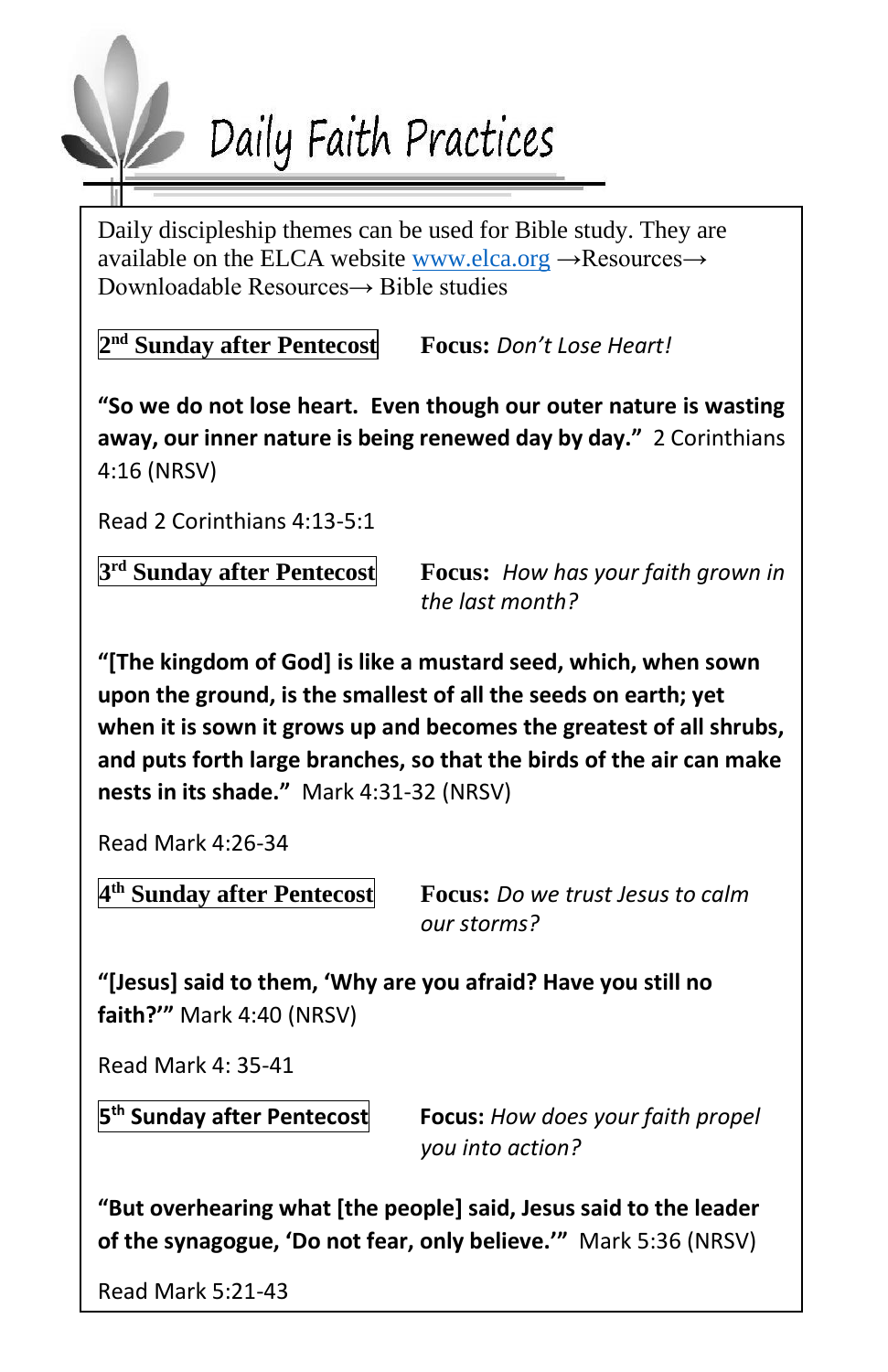# *Remember in Prayer*



The following were included in the Prayers of the Church during May: Tyler Anderson, Anita Brendeland, Joan Carson,

Bev Echtenkamp, Dolores Hauge, Christa Hartsook, Phyl Hughes, Warren Johnson, Kevin Klingbeil, Alvina Larson, Ardell Lundgren, Merlin Lyon, Loree Ness, Roy Paradise, Deidre Qual, Karen Rew, Harold Rittgers, Shannon Tope, Sarah JoAnn Young, Phil Zeller **Family & friends of:** Angie Claude, Judy Smith, Sharon Mortenson, Valerie Brendeland, Ralph Kalsem, Dean Simmons, Charles Brendeland, Tanner Houseman, Jimmy Young, Darrell Rout, John Maier, Travis Ellis, Mae Rivard, Doris Ness, Nathan Stupka, Bart Mason, Lowell Elliott, Kaytie Anderson, Harold Long, Debbie Bollmeyer, Linda Lantz, Hannah Tjernagel, Duane Taylor, Barb Larson, Jackie Greene



## **Griefshare Support Group Summer Session**:

A support group for those who are wrestling with loss and grief which is Christian affirming and genuine. We will use a 13-week "drop in" curriculum to help guide our reflections together. Sign up on the Griefshare website @ [www.griefshare.org](http://www.griefshare.org/) for the Huxley site, or email Pastor Eric [@ ericklimpel@gmail.com.](mailto:ericklimpel@gmail.com) The first session will begin on **June 1st with an orientation** to the group and to determine other dates and times to meet. **We will meet at 7pm in Palestine Lutheran Conference Room**.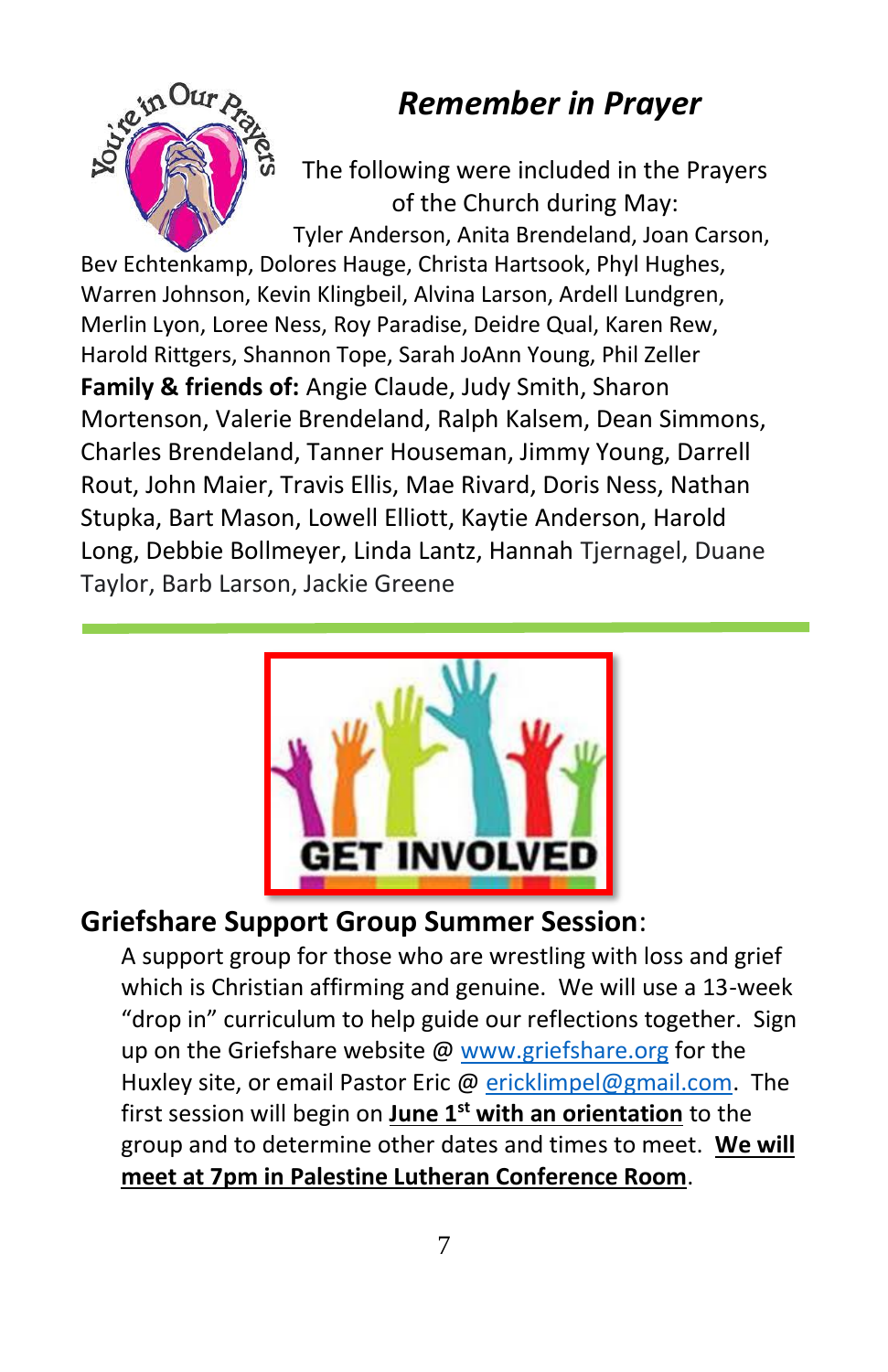# *GET INVOLVED – Continued . . .*

## **New Member Orientation Meetings:**

Every  $2^{nd}$  and  $4^{th}$  Sunday after worship in the south conference room. Anyone who would like to inquire about Palestine Lutheran Church and find some insights into its history, people and ministry are welcome. For prospective members, new members and yes, even veteran members! All are welcome! Let the church office know if you are interested so that we can prepare materials (@ [palestinelutheran@gmail.com](mailto:palestinelutheran@gmail.com))

## **Theology on Tap:**

Gathering for adults who want to fellowship, relax and solve the world's problems together while creating some potential new ones. We will take time to fellowship around God's Word and grow together as a community. You are encouraged to bring a beverage and a snack to share with the group. First meeting to be determined at David and Valerie Eisenmann's homestead. Please watch announcements.

# **Thriving Beyond COVID: Let Go, Trust God, Rise Up!**

## **Zoom Bible Study for June On Tuesdays @ 6:30pm**

A Resource Designed to Utilize the Biblical Witness and Directed Conversation to Release Burdens, Promote Faith, and Empower Greater Kingdom Impact (*In four sessions*) Created By: Pastor Jeff Linman, Franklin, NC / [www.ThrivingBeyondCovid.org](http://www.thrivingbeyondcovid.org/)

*Look for attachment in June announcements with small group participants guide.*

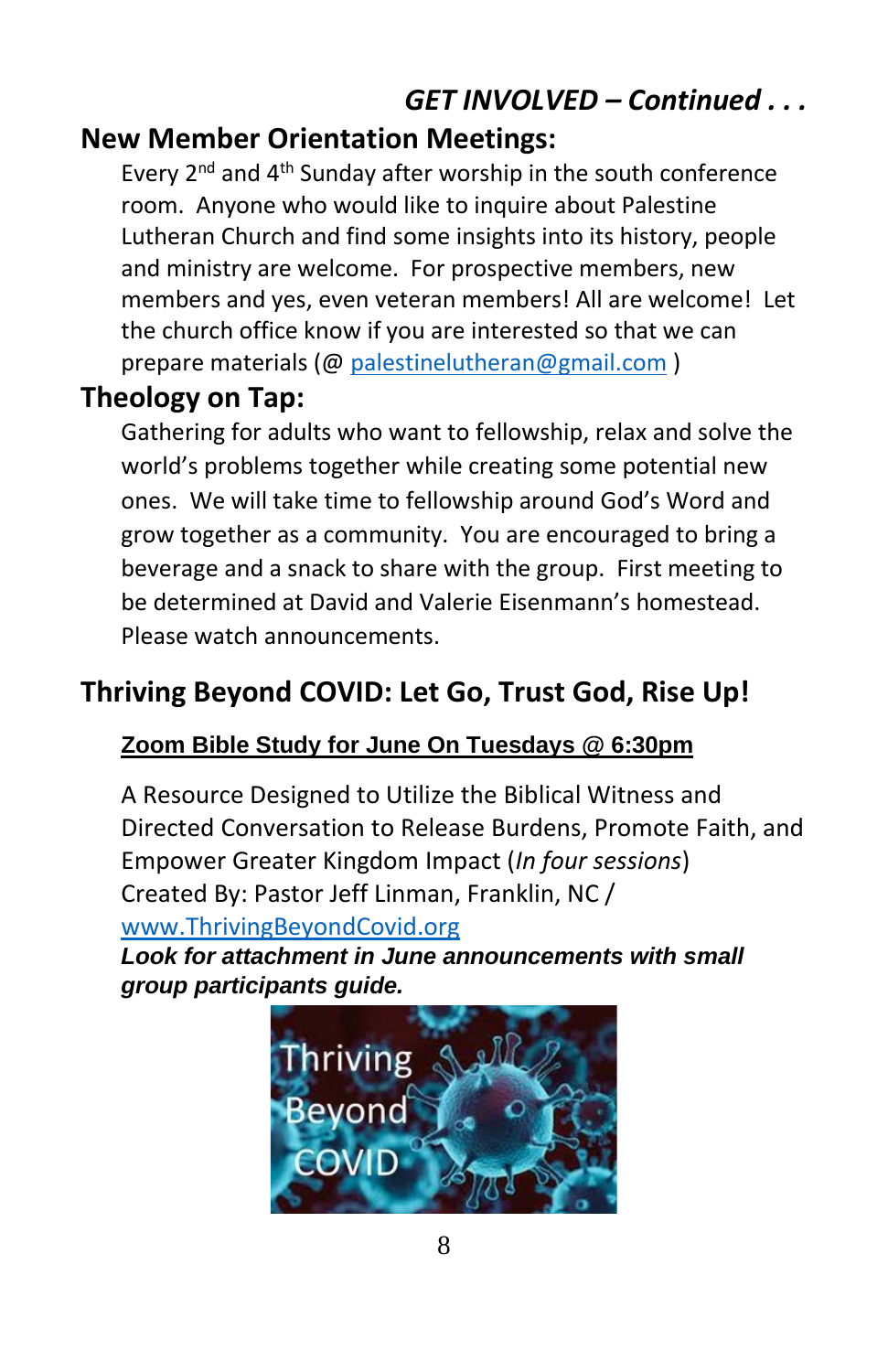

- 
- 
- 
- 
- 
- 
- 
- 
- 9 Mindy DeVries 16 Melanie Fausch &
- 
- 
- 
- Taylor Wuebker
- 17 Casondra DeHaven
- 18 Maddison Ewing
- 19 Janell Van Gorp
- 20 Mary Brendeland Josephine Engler
- 22 Kasey Larson Brooks Wuebker
- 24 Nathan Moore Sandy Wirtz
- 25 Havanna Roelfs
- 26 Vincent Peterson
- 28 Sue Larson (70<sup>th</sup>) Harriett Sheldahl (96th)
- 29 Ken Larson
- 30 Shirley Saveraid (91<sup>st</sup>)
- 2 Kaylee Van Pelt 1 Ron & Rosalie Locker
- 3 Lyle Martin 7 Cory & Amy Larson
- 4 Jennie Huxford 8 Virgil & Diane Larson 5 Ramsey Roelfs Stacie & Aldo Medici
- 6 Samuel Engler 9 Jeff & Kim Van Pelt  $(20<sup>th</sup>)$ 
	- Leona Larson (99<sup>th</sup>) 12 Dave & Christy Mueller Kim Van Pelt Matt & Michelle Siepker
- 7 Elman Sheldahl 14 David & Jean Saveraid
- 8 Shania Schmidt 15 Paris & Cody Hitchcock
	- Madeline Schonhorst Ryan Peterson (20<sup>th</sup>)
- 11 Russ DeVries 22 Mark & Robin Doty (30th)
- 12 Pastor Eric Klimpel 23 Kari & Tom Sandquist
- 13 Ashley Klimpel 26 Ben & Candi Engler
- 15 Nolan Schonhorst 29 Karina & Derrek Kelso

If your birthday or anniversary was not included or is incorrect, please contact the church office so we can update our records. Thank you!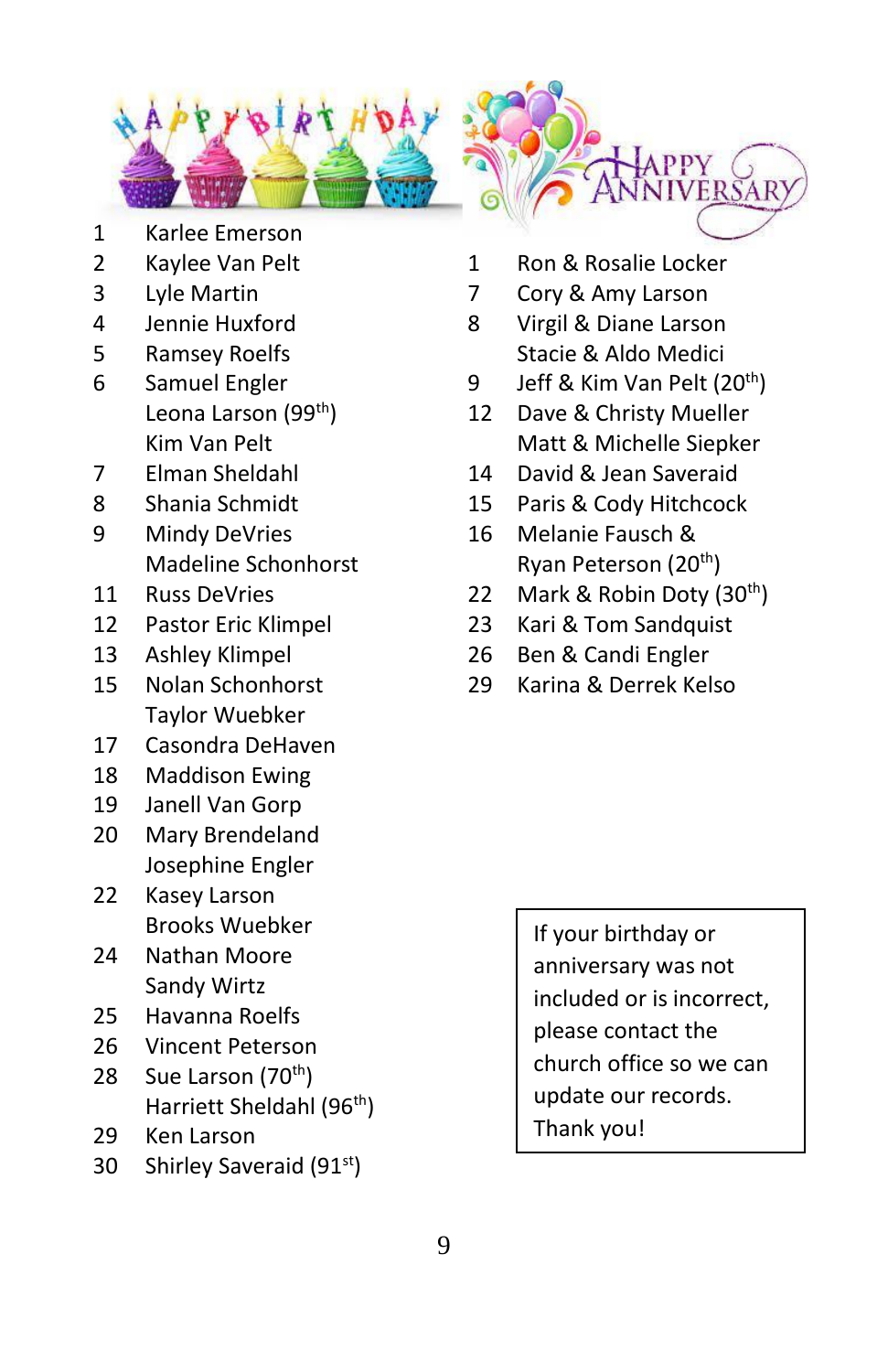

**ALTAR GUILD:**  Donna Millang and Helen Kepler

Communion Assistants: June 13th – Doreen Blackmer & Jean Saveraid June 27<sup>th</sup> – David & Vallery Eisenmann

#### **USHERS: We want you back!**

Sign up on the clipboard in Fellowship Hall or email the Church office to sign up online.

**Food Pantry Ministry** - Help serve at the local food pantry in Huxley with our Fjeldberg friends.

Volunteer at the pantry! Contact Jackie Rasmussen [\(catsrus@huxcomm.net\)](mailto:catsrus@huxcomm.net)

| <b>SUNDAY</b>                                                                                                                                                                                                                               | <b>MONDAY</b>                |  |  |
|---------------------------------------------------------------------------------------------------------------------------------------------------------------------------------------------------------------------------------------------|------------------------------|--|--|
| $30$ The Holy Trinity<br>8:00 a.m. Dawn Dialog with<br>Jesus Zoom<br>9:30 a.m. Worship<br>(Livestream)                                                                                                                                      | $\bf{31}$ Memorial Day       |  |  |
| 6.<br>2 <sup>nd</sup> Sunday of Pentecost<br>8:00 a.m. Dawn Dialog with<br>Jesus Zoom<br>9:30 a.m. Worship<br>(Livestream); No communion<br>$3 - 5$ p.m. Ribbon cutting @<br><b>Bethany Life</b><br>Pastor on vacation                      | 7                            |  |  |
| ${\bf 13}$ 3rd Sunday of Pentecost<br>8:00 a.m. Dawn Dialog with<br>Jesus Zoom<br>9:30 a.m. Worship; Holy<br>Communion (Livestream)<br>New Member Orientation in<br>Conference room<br>6:00 - 8:00 p.m. VBS                                 | 14<br>$6:00 - 8:00$ p.m. VBS |  |  |
| $20$ 4 <sup>th</sup> Sunday of Pentecost<br>Father's Day<br>8:00 a.m. Dawn Dialog with<br>Jesus Zoom<br>9:30 a.m. Worship<br>(Livestream)<br>Newsletter deadline for July                                                                   | 21                           |  |  |
| 27<br>5 <sup>th</sup> Sunday of Pentecost<br>8:00 a.m. Dawn Dialog with<br>Jesus Zoom<br>9:30 a.m. Worship; Holy<br>Communion (Livestream)<br>New Member Orientation in<br>Conference room<br>166™ ANNIVERSARY w/<br>photo & meal to follow | 28                           |  |  |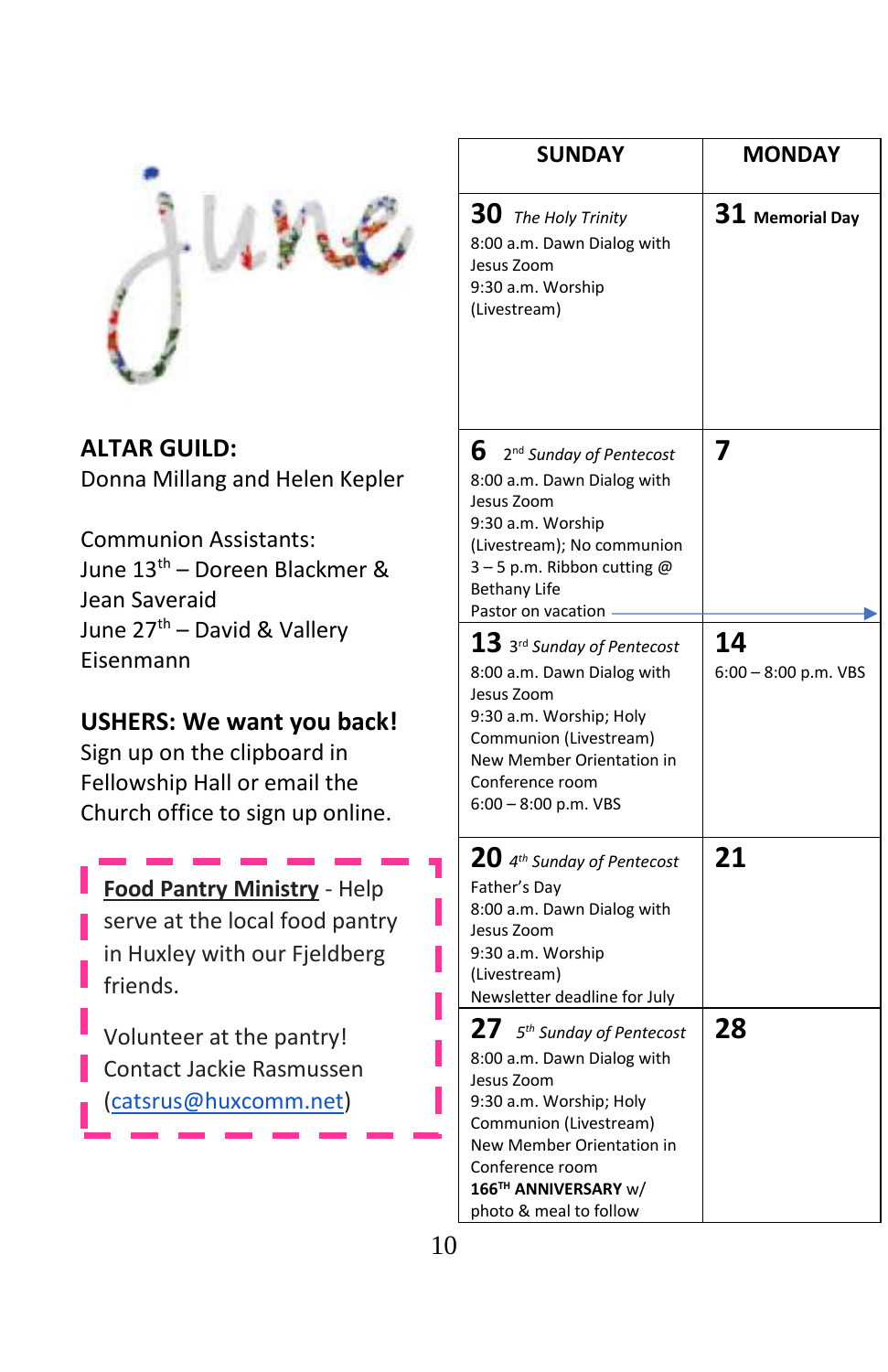## **JUNE 2021**

| <b>TUESDAY</b>                                                                                       | <b>WEDNESDAY</b>                                                                                                                               | <b>THURSDAY</b>                                  | <b>FRIDAY</b>                                                                                           | <b>SATURDAY</b>                                                                                                                                              |
|------------------------------------------------------------------------------------------------------|------------------------------------------------------------------------------------------------------------------------------------------------|--------------------------------------------------|---------------------------------------------------------------------------------------------------------|--------------------------------------------------------------------------------------------------------------------------------------------------------------|
| 1<br>6:30 p.m.<br>Zoom Bible<br>Study<br>7:00 p.m.<br>Griefshare<br>meeting in<br>conference<br>room | $\overline{2}$<br>7 a.m. Men's Bible Study<br>12 p.m. Zoom Palestine<br>Prayer Time<br>1:00 p.m. Quilters                                      | $\overline{\mathbf{3}}$<br>Pastor on<br>vacation | 4                                                                                                       | 5<br>9 a.m. Clean up<br>day $@$ church $-$<br>bring Pledge &<br>rags!<br>$9:30-11:30$ a.m.<br>Women of the<br>ELCA bible study &<br>conversation via<br>zoom |
| 8<br>6:30 p.m.<br>Zoom Bible<br>Study                                                                | 9<br>7 a.m. Men's Bible Study<br>12 p.m. Zoom Palestine<br>Prayer Time                                                                         | 10                                               | 11                                                                                                      | 12                                                                                                                                                           |
| 15<br>$6:00 - 8:00$<br>p.m. VBS<br>6:30 p.m.<br>Zoom Bible<br>Study                                  | 16<br>7 a.m. Men's Bible Study<br>12 p.m. Zoom Palestine<br>Prayer Time<br>12:30 p.m. Prayer<br><b>Support Group</b><br>$6:00 - 8:00$ p.m. VBS | 17<br>$6:00 - 8:00$<br>p.m. VBS                  | 18<br>10:30 a.m.<br><b>Bethany Life</b><br><b>Golf Outing</b><br>(previous<br>registration<br>required) | 19                                                                                                                                                           |
| 22<br>6:30 p.m.<br>Zoom Bible<br>Study                                                               | 23<br>7 a.m. Men's Bible Study<br>12 p.m. Zoom Palestine<br>Prayer Time                                                                        | 24                                               | 25                                                                                                      | 26<br>1 p.m. Memorial<br>Service for Linda<br>Lanz @ Nord<br>Kalsem Park                                                                                     |
| 29<br>6:30 p.m.<br>Zoom Bible<br>Study                                                               | 30<br>7 a.m. Men's Bible Study<br>12 p.m. Zoom Palestine<br>Prayer Time                                                                        | $\mathbf{1}$                                     | $\overline{2}$                                                                                          | 3                                                                                                                                                            |

l,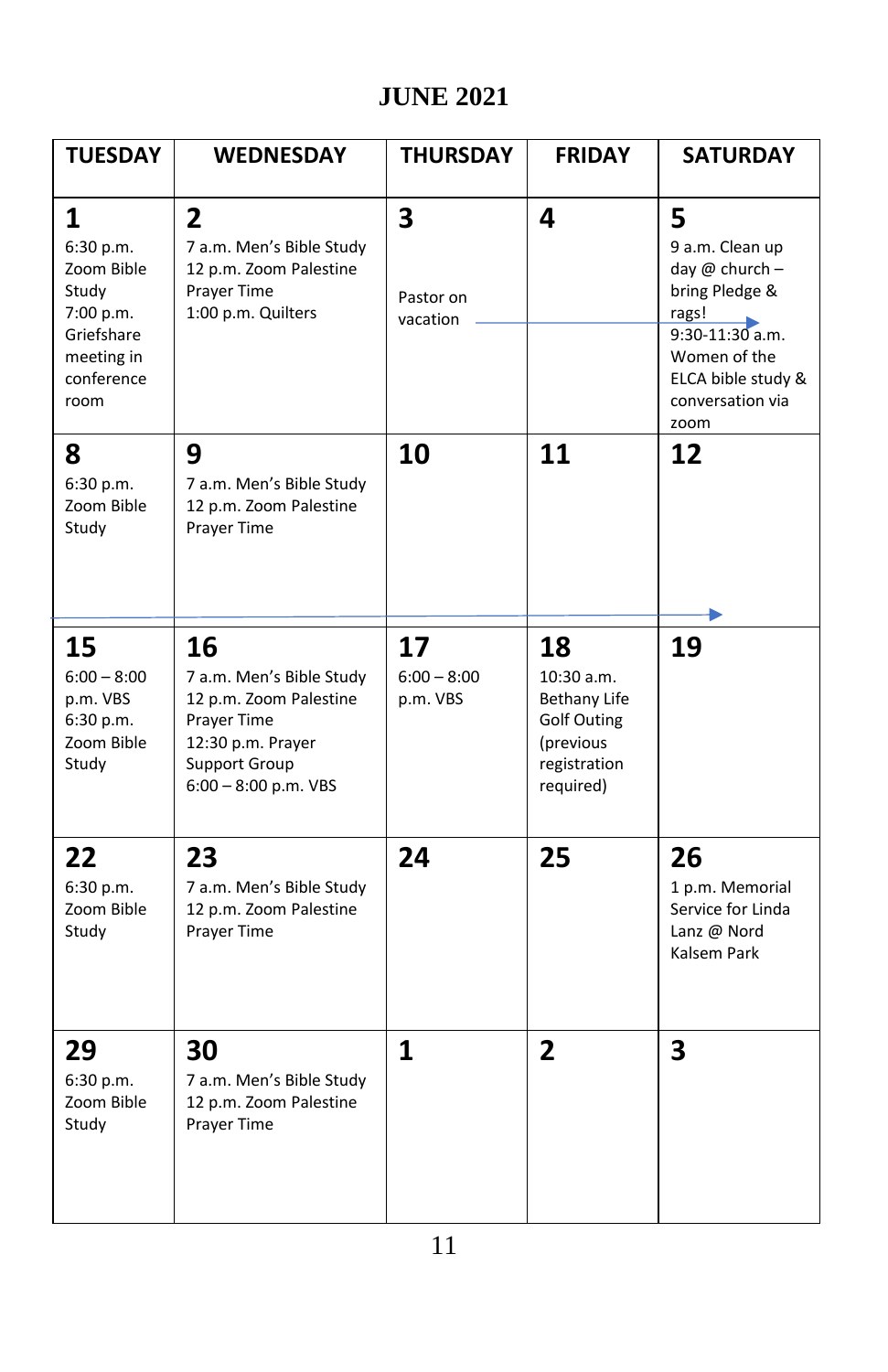

## **Agenda - Palestine Lutheran Church Council Meeting Sunday, May 2nd, 2021 @ 8:00 AM at Palestine Lutheran Church Kristin Shelton, Jean Saveraid, Tim Wilson, Hailey Clark, Pastor Klimpel, Deidre Qual, Kent Klingbeil, Brent Emerson, Chris Richter, Candi Engler…**

A quorum was established.

**Devotions:** Jean Saveraid shared a piece on the daily struggles of law enforcement families.

#### **Read Vision and Mission Statements.**

**Goals and Reflections:** Record attendance for Palm Sunday and Easter. The church is looking beautiful.

**Minutes of the previous meeting:** Chris Richter motion to approve, Tim Wilson second. Approved unanimously.

**Treasurer's Report:** Deidre read the written report. Tim Wilson motioned to approve. Kristin Shelton seconded. Motion passed unanimously.

 General Fund: \$-2,791.11 Checking Balance Total: \$51,363.63

**Pastor's Report:** Pastor Klimpel — Attended two Luther Seminary Classes in March. Ministering to Grieving People and Creating Engaging and Storytelling workshop, and Decision Making at the Leadership Table. With second vaccine has started home visitations. Planning for Baccalaureate 2021 for May 19. Upcoming - Integrated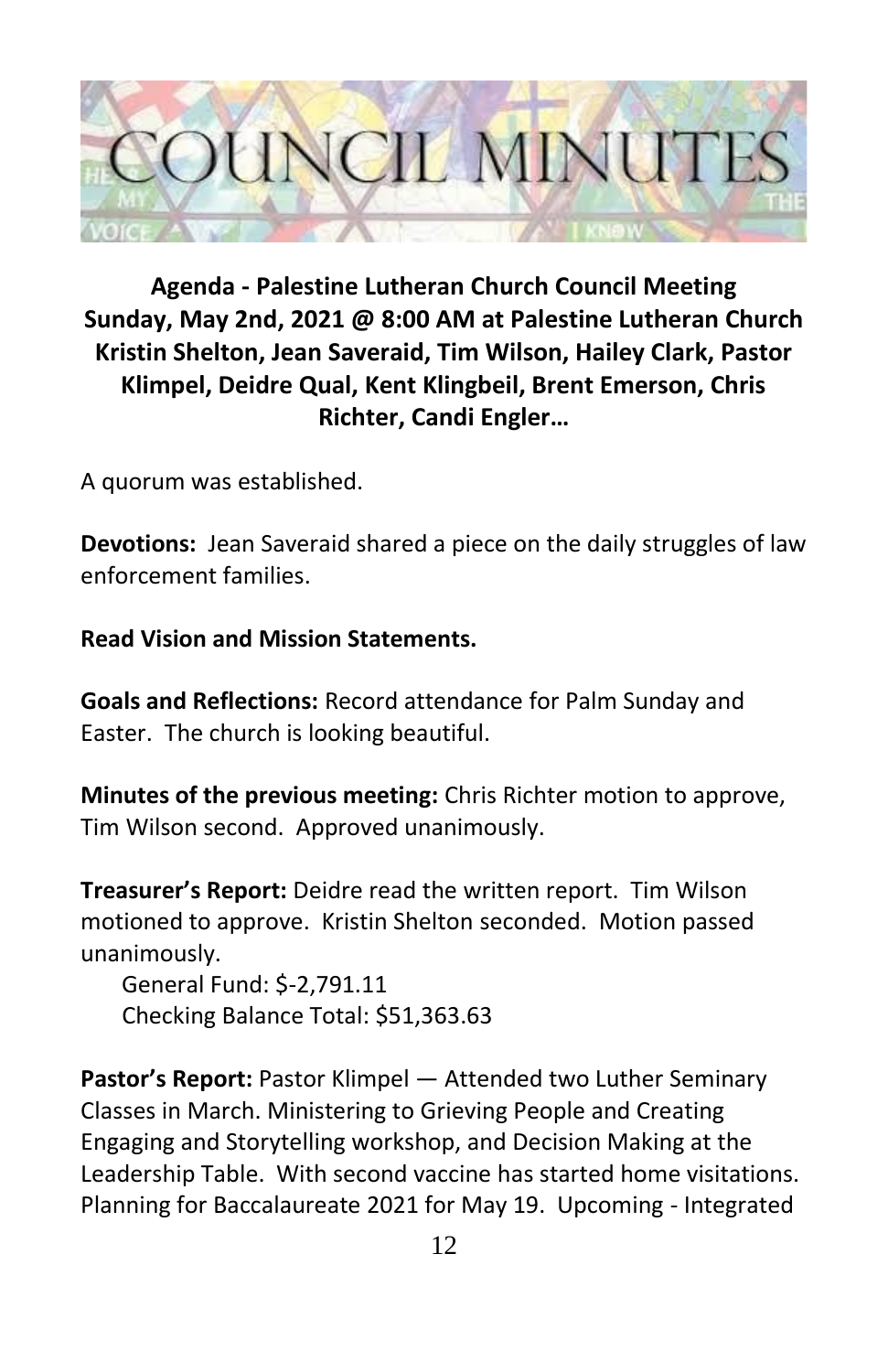worship strategy and podcast, congregational discerning experiences for Reaching Out in Christian Love, celebrating 25 years of being ordained, Synod Chaplain Review and Orientation, Rumbaugh wedding, Memorial Day Service in Slater, and trip to Texas June 3 through 12.

#### **New business:**

Worship Committee recommending a late celebration of 165<sup>th</sup> Anniversary. Shooting for June  $27<sup>th</sup>$ . Kristin to reach out to Tracy Sheldahl for meal, and Kim Van Pelt for photography.

Will be returning to our pre-pandemic communion the Sunday of June 12.

Choir Loft Update – Committee is still working through some thoughts and quotes. Still on pace to meet June timeline of recommendation.

Parsonage Repairs. Oven, dishwasher, washer, and dryer are not functioning properly in the parsonage. Areas in the carpet still consist of cat odor that cannot be solved. Some windows are also leaking. Motion Hailey Clark to get new oven, washer, dryer, and dishwasher, and replace 100% of flooring in the upstairs.

Expenditure not to exceed \$8,000 coming from Parsonage account. Second Christ Richter. Motion passed unanimously.

#### **Unfinished Business:**

Set Date to clean up and organize so we are ready for VBS by 6/13. Dates as follow: 5/18 5:30 p.m. to 8:00 p.m.

> 5/22 9:00 a.m. (Inside and Outside) 6/5 9:00 a.m. (If needed)

**Motion to Adjourn & Adjourn with Lord's Prayer:** Kent Klingbeil motioned to adjourn. Chris Richter second. Motion passed unanimously.

Next Meeting: June 6th, 2021 Treats- Chris Devotions- Kristin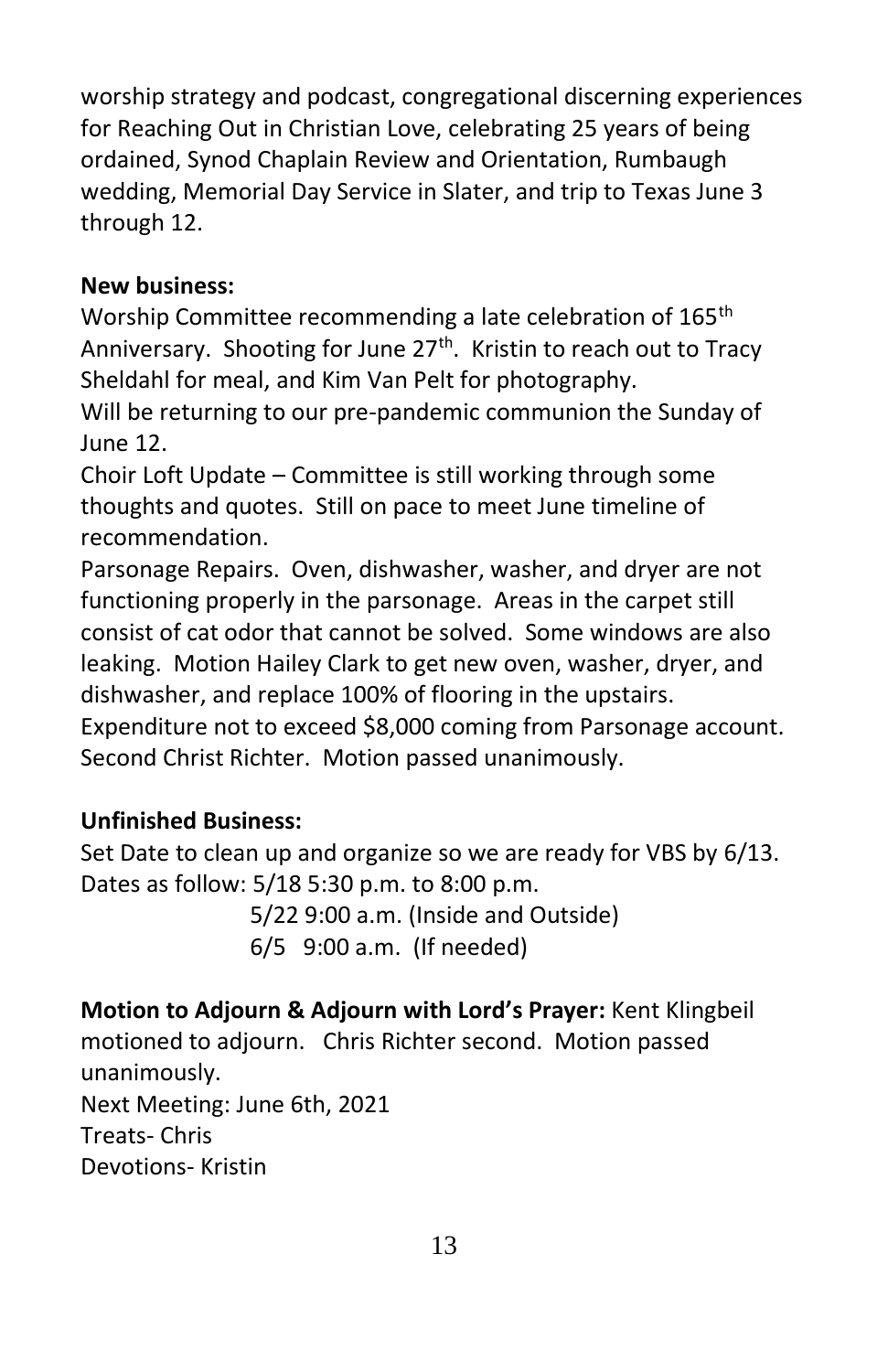

The online directory will be discontinued as of June  $30<sup>th</sup>$ . If you would like a downloadable directory before this date, please email the church.



# **WOMEN OF THE ELCA**

Join us via Zoom for a Bible Study & Conversation

Saturday, June 5<sup>th</sup>  $9:30 - 11:30$  a.m. Theme: Just Wisdom

"The fear of the Lord is the beginning of Wisdom": Proverbs 9:10

*If you are interested in attending this study, the registration is in the office.*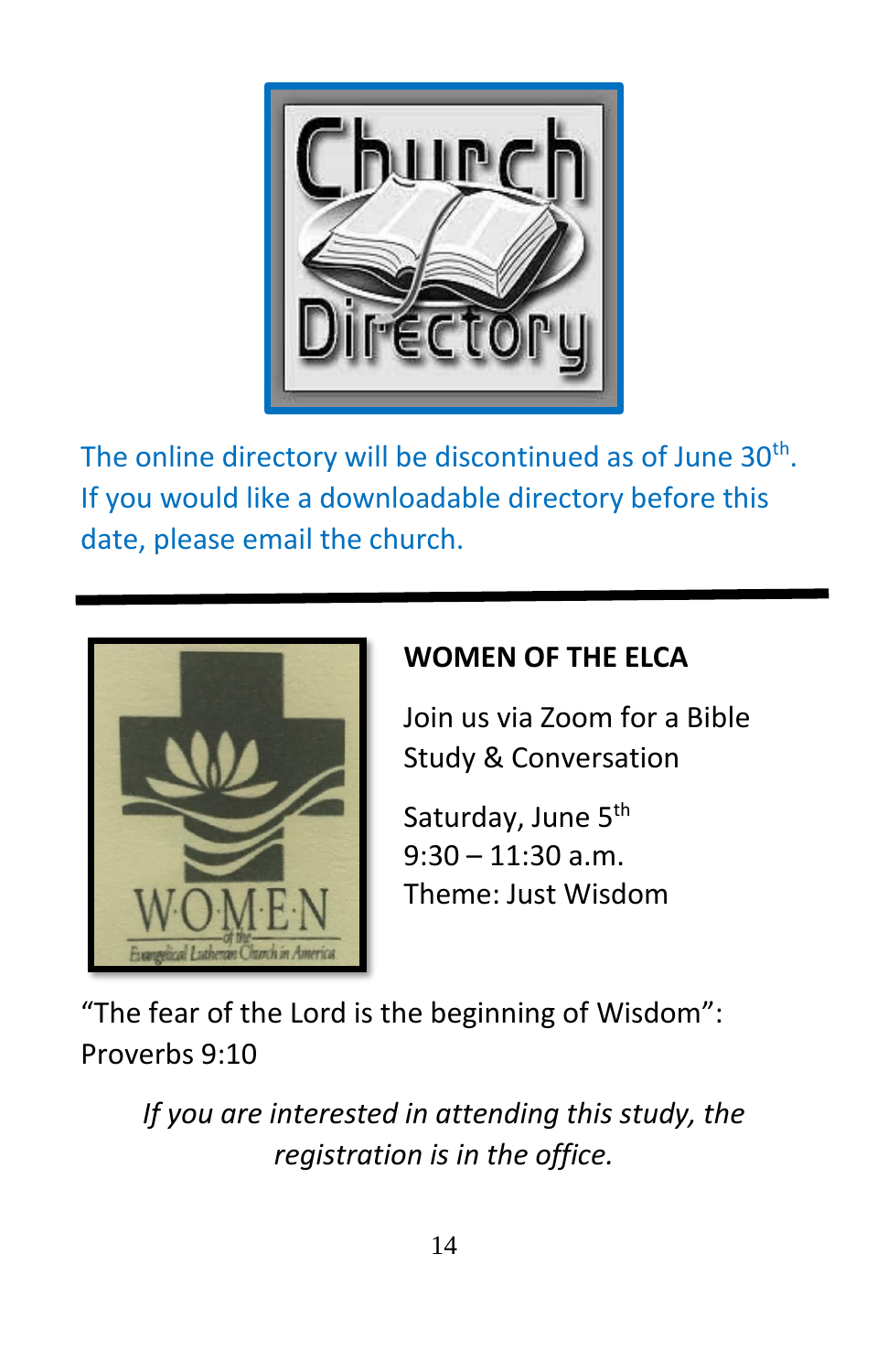

Join us **Friday, June 18** at the River Bend Golf Course in Story City to enjoy the camaraderie of the golf course, excellent food and great prizes – ALL TO BRING JOY to our Bethany Life family! Check in will begin at 10:30 a.m. Shotgun start and lunch will begin at 11:00 a.m. 2-person best shot format with 18 holes of golf with cart.



*This year your sponsorship to the Bethany Life Foundation Golf Classic will support our Capital Needs Fund. Your gift to the Capital Needs Fund will spruce up their spaces with new carpet, furniture, wall hangings, decorations and more. In lieu of a sponsorship, your donation of any size is needed and appreciated should you decide this is a better fit than a sponsorship.* 

If anyone at Palestine wishes to be a sponsor, **the registration is in the office with the birdie-level entry of \$250.00 due by June 4, 2021.**



212 Lafayette Avenue, Story City, IA 50248 515-733-3036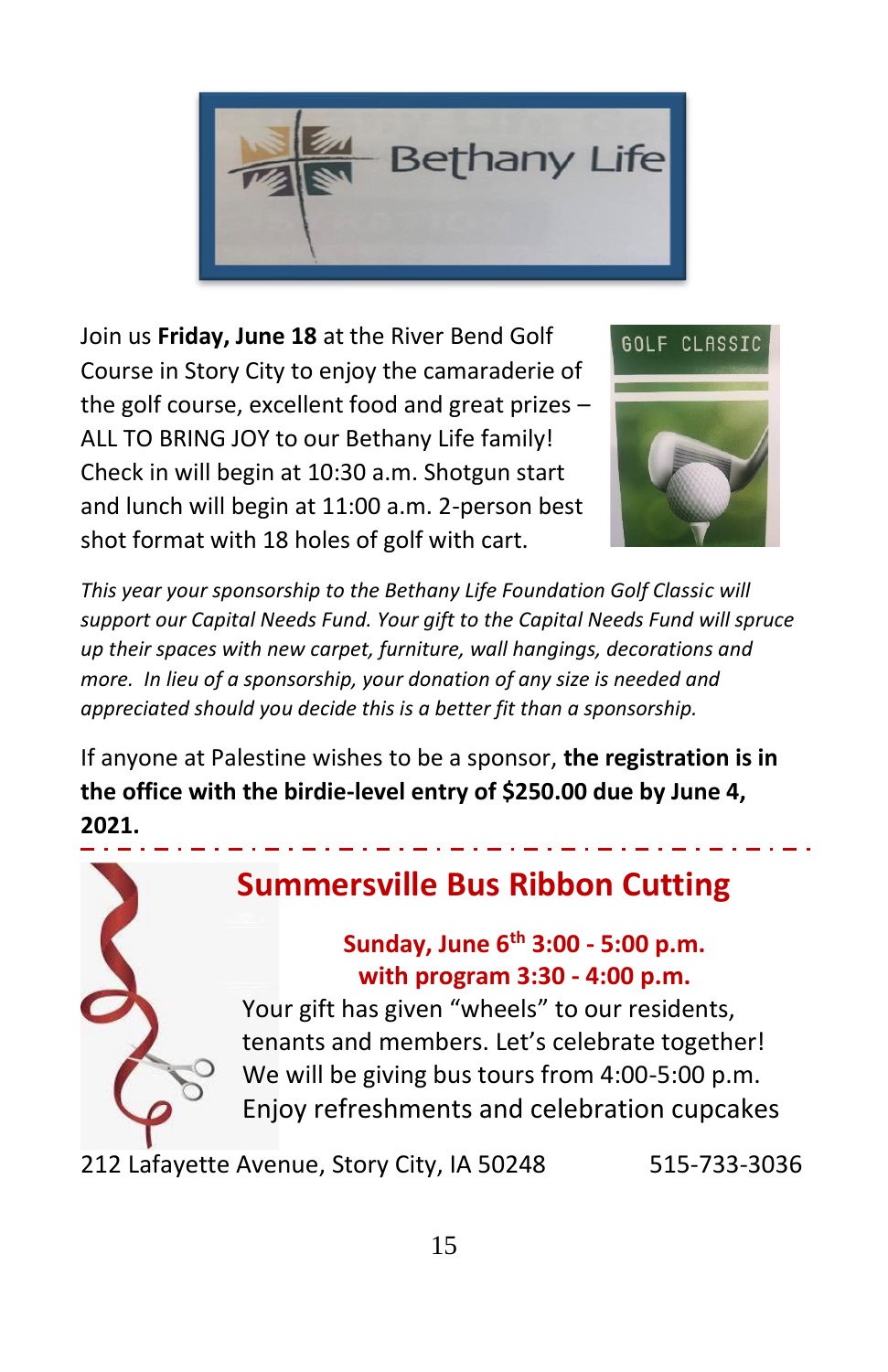# ,**NEW OFFICE FURNITURE ARRIVED!**

Pastor's Office  $\square$ 





Just need all our phone lines to be working so phones can go back on our desks!



Treasurer's Office  $\blacksquare$ 

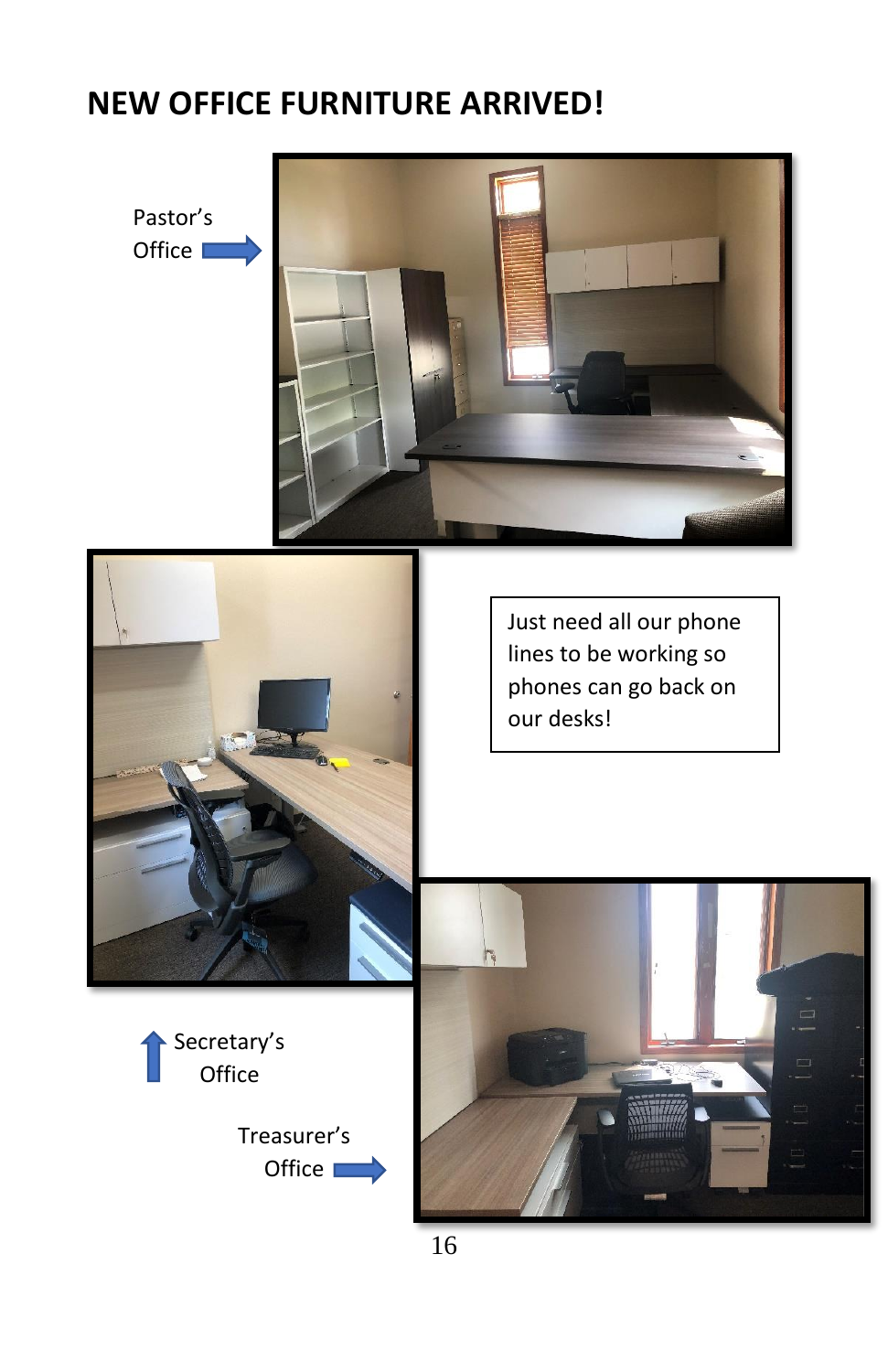

**Our 165th Anniversary was in 2020.** 

**We are going to celebrate our 166th instead!** 



A congregational picture and meal will follow worship service. **All are invited!** 

## RENOVATIONS ARE COMPLETE FROM THE DERECHO!

*We are going to bless the Renovations on this date as well.*





**Will be available for purchase from the R.O.C. K. Group!**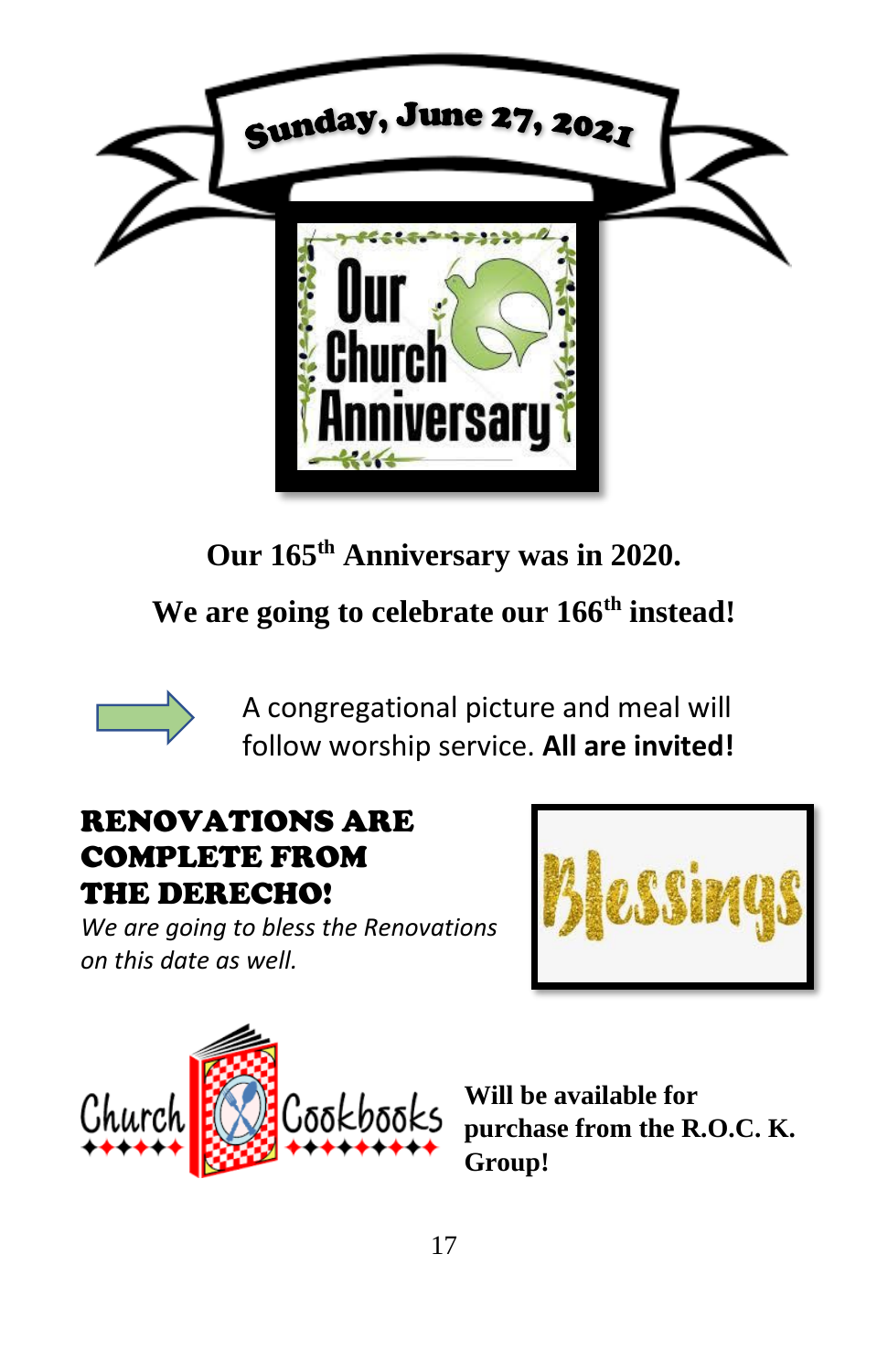

# **June 2021 LSI Bulletin/Newsletter Article and Story**

## **Happy Father's Day!**

At Lutheran Services in Iowa (LSI), we strive to build up and empower Iowa kids and families. For us, Father's Day is a time to celebrate all the fathers and male role models we see every day.

Through our Early Childhood Services, young men are learning to become dads. They're becoming confident and active in their child's life, and they are creating loving, bright futures for their families.

Many Iowa children entering foster care need a positive male role model in their lives. And through LSI Foster Care and Adoption, our licensed foster dads are there to help guide them.

This is only possible through your support of LSI! If you would like to make a gift, please contact Deb Whitford, LSI director of philanthropy and church relations, at [Deborah.Whitford@LSIowa.org](mailto:Deborah.Whitford@LSIowa.org) or 563-676-2065.

Thank you for responding to the love of Jesus Christ through compassionate service!

*Our Mission: Lutheran Services in Iowa responds to the love of Jesus Christ through compassionate service. LSI is an affiliated social ministry partner of the Iowa congregations of the ELCA (Evangelical Lutheran Church in America) and a member of LSA (Lutheran Services in America). We proudly serve people of all ages, abilities, religions, sexes, gender identities, national origins, ethnicities, races, and sexual orientations. Learn more at [LSIowa.org](http://www.lsiowa.org/) and [Facebook.com/LSI.iowa.](http://www.facebook.com/LSI.iowa)*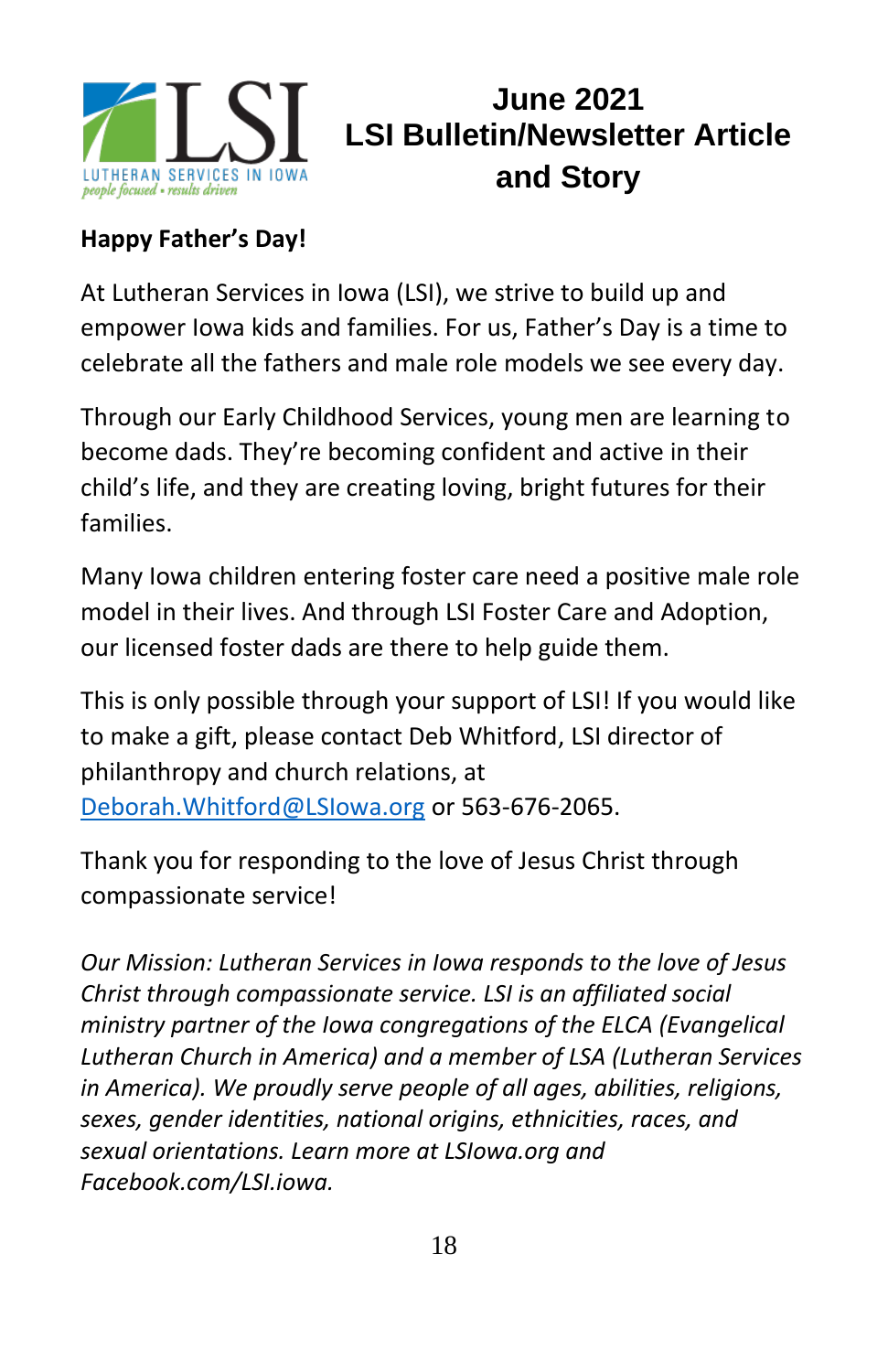

# **June 2021 LSI Bulletin/Newsletter Article and Story**

## **Finding Paradise**

Perseverance is a familiar quality for Mon, who after spending decades living as a refugee from an early age was recently able to place roots in Iowa and succeed in building a life for his family.

After living in a Nepali refugee camp for almost 24 years, Mon's family was able to resettle in the U.S. When they arrived in Iowa, they moved directly into a tiny apartment. But the single room was not sufficient for their family – especially once their youngest daughter was born. They stayed in the apartment for four years, but Mon was determined to create a better home for his family.

Mon secured housing for his family through the Habitat for Humanity program, and through LSI Refugee and Immigrant Services, he was able to get on track and save and earn money towards his goal of homeownership. With guidance from staff in LSI's Match and Save financial program, he was able to open a savings account and develop a monthly savings plan.

Mon and his family moved into their new home last year, and he said LSI and Habitat for Humanity were critical steps in helping him learn about U.S. finances and savings – lessons that will pay off during his journey as a homeowner.

"I felt very sad when I left my country," Mon says. "I felt as if I lost my paradise. But when I got the key and when I entered my house, I felt that I regained my lost paradise. So that was the happiest moment in my life and right now, I, my family, and kids are super happy to live in this new house."